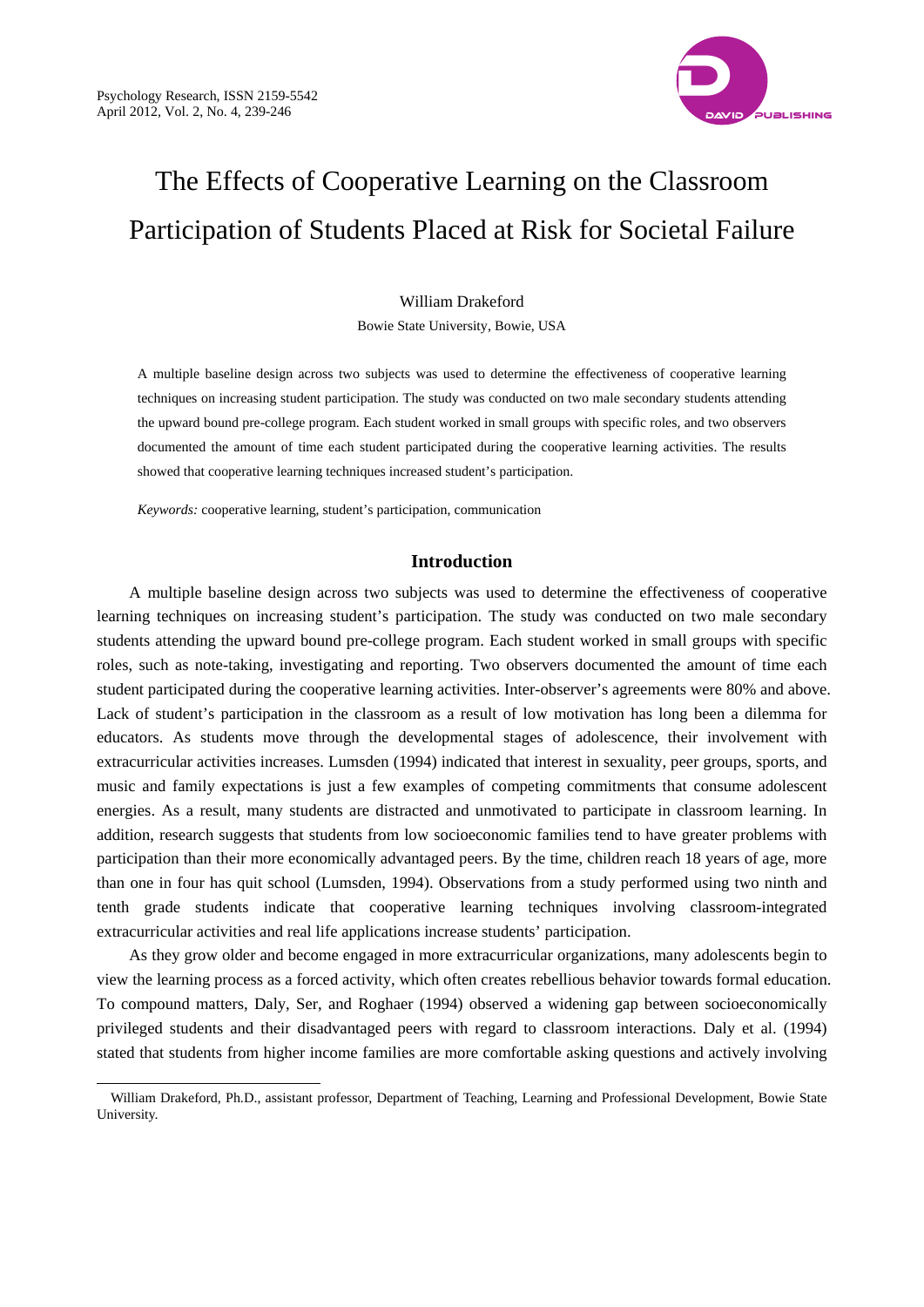# 240 THE EFFECTS OF COOPERATIVE LEARNING ON THE CLASSROOM PARTICIPATION

themselves in classroom instruction. These observations present a challenge to Strong, Silver, and Robinson's (1995) who positioned that student's engagement in the learning process promotes student to success, curiosity and originality, as well as satisfying relationships, regardless of socioeconomic status.

In response to growing academic disillusionment, whatever the reason is, educators must actively work to include extracurricular activities in the classroom as incentive for students to enjoy the learning process. Ginsberg and Wlodkowski (1995) believed that when extracurricular activities are incorporated into instruction, students view learning as important. Further, Treducy (1995) stated that engaging students in the learning process increases involvement and allows students to understand how subject material relates to life experiences. If lessons are viewed as relating to the experiences of students in the classroom, and thus a valid application to real life expectations, student motivation will increase (Howe & Warren, 1989).

Current educational practices tend to augment problems contributing to student disengagement. Bonwell and Eison (1991) noted that students prefer teaching strategies involving active participation to traditional lectures. Nevertheless, current research shows that traditional lecturing continues to be the dominant teaching strategy. Despite of the prevalence of this practice, teachers have implemented empirically validated methods dealing with the challenges of teaching students who may be disillusioned, lacking in motivation, or otherwise under-active in the classroom. Cooperative learning is an example of just such an effective approach (Lumsden, 1994; Cooper, Robinson, & Ball, 2003; Howe & Warren, 1989; Kagan, 1989; D. W. Johnson, R. T. Johnson, & Smith, 1991; Millis, 2002; Millis & Cottell, 1998; Slavin, 1986).

#### **Cooperative Learning**

Cooperative learning has been shown to be beneficial for students across a wide racial, ethnic, socioeconomic and disability spectrum, as well as those from differing academic skill levels (Millis, 2009; Salend, 2001). Teachers who use a cooperative learning approach assign students to heterogeneous groups to complete instructional activities (Gillies, 2004). According to D. W. Johnson and R. T. Johnson (1999), successful cooperative learning programs focus on:

(1) Social skills—teacher-provided direct instruction on pro-social methods of communication, decision-making, and conflict resolution;

(2) Positive interdependence—assignment of roles that involve students in the learning process while allowing for division of responsibility (e.g., student note-taker, time-keeper, results-reporter, etc.);

(3) Individual student accountability—embedded individual accountability assessments that make each student responsible for contributing to the group assignment effort;

(4) One-on-one interaction—provision of adequate class time for students to discuss the assignment, share ideas, assist each other, and develop ideas;

(5) Group processing—provision skill instruction to allow students to determine their own progress towards achievement of the group goal(s).

Current empirical evidence supports the use of these methods for improving academic outcomes with a heterogeneous population of students. Gillies and Ashman (2000) conducted a study of varying cooperative learning strategies on a group of 152 elementary school social studies students in Brisbane, Australia. The study group consisted of both general education ( $n = 130$ ) and special education ( $n = 22$ ) students. Results indicated improved comprehension of social studies content, elevated levels of on-task behavior and more general involvement in the learning process. These results were more pronounced for the students who were involved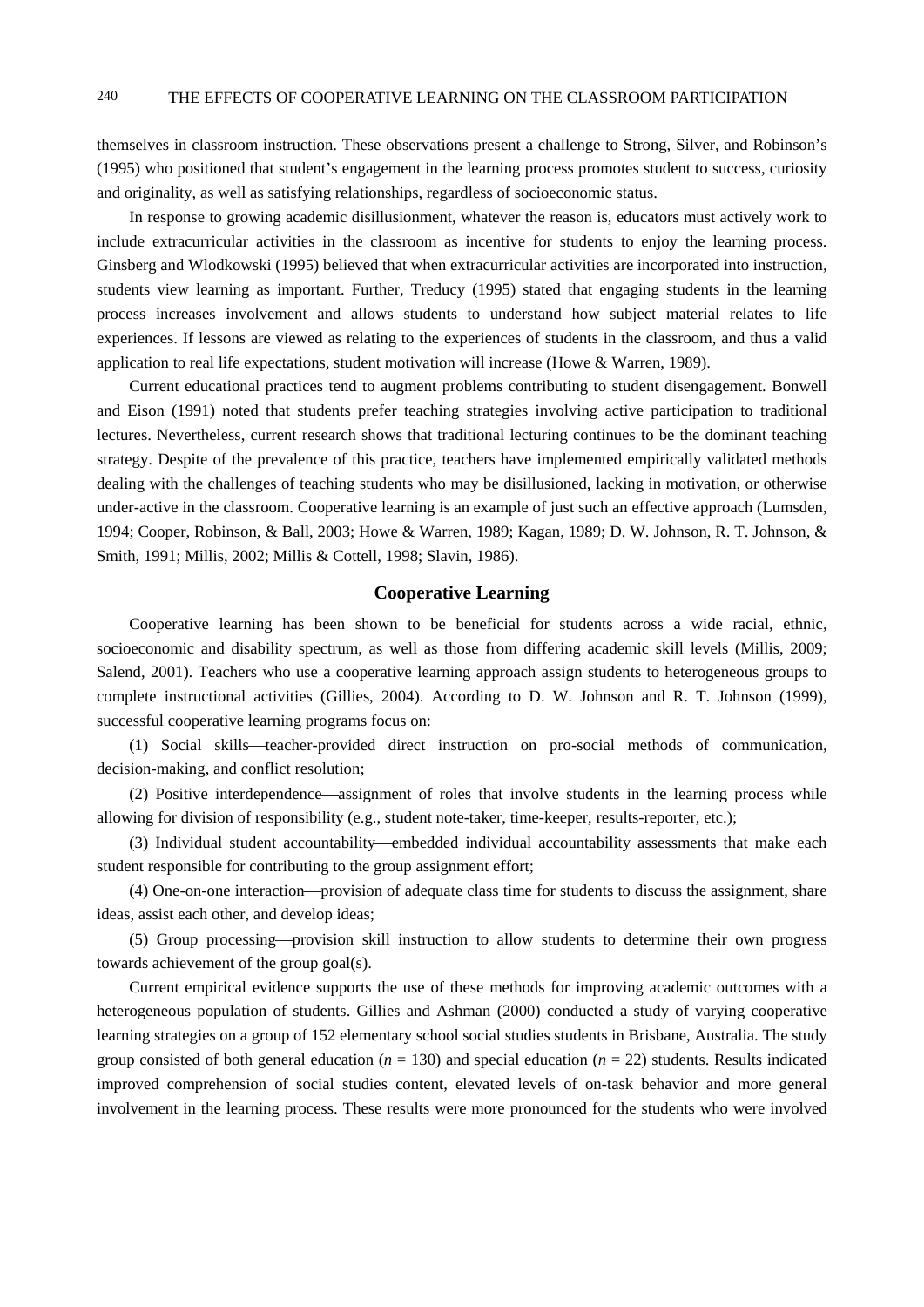in the structured cooperative learning groups that replicated the framework outlined by D. W. Johnson and R. T. Johnson (1999). The study underscores a cooperative learning approach's ability to provide students the opportunity to grasp curriculum content through active participation. It suggests that students who become more involved in the learning process as a result of increased motivation are more likely to express their ideas, understand the content more thoroughly and experience academic success.

The beneficial effects of cooperative learning are not limited to academic gains. Small groups allow students to interact with their peers and consequently enhance social skills. The structured processes involved in cooperative learning promote pro-social skill development and have been linked to gains in student self-esteem (Jenkins, Antil, Wayne, & Vadasy, 2003; Zinsser, 2009). Jones (1997) studied the effects of cooperative learning strategies on raising students' self-esteem as well as their engagement in classroom activities. The study groups he used consisted of Grade 5 physical education students and Grade 7 life science students in a large mid-western city. Teacher journals documented low student self-esteem and lack of participation, while student reflection journal entries described students' own perceptions of self-esteem as measured by self-concept assessment tools. Post-intervention data indicated an increase in student's self-esteem, greater student engagement in class activities and increased achievement levels.

Other studies also support the academic and personal benefits of cooperative learning. In a study that sought to evaluate the effects of cooperative learning on measures of academic and social skills, Petty (1997) examined a Grade 6 class and two Grade 9 classes in Northern Chicago, Illinois. Prior to the introduction of cooperative learning techniques, children experienced difficulty participating in class lectures and retaining instructional materials, as documented through teacher observations and student surveys. Following the implementation of cooperative learning techniques, students exhibited greater involvement in class lectures/discussion, increased retention and a greater transfer of learning.

The studies discussed above highlight the effectiveness of cooperative learning techniques on improving student's participation, social interactions and learning. The remainder of this manuscript will discuss a study designed to build on the findings of past cooperative learning research. It hopes to add to the current cooperative learning literature by offering an examination of cooperative learning specifically targeted towards low-income minority youth with no family history of college attendance.

### **Method**

# **Participants**

The participants in this study were first year students in the pre-college upward bound program at the University of Maryland. The pre-college program at upward bound is designed to assist students from first generation and low-income families in making a successful transition from high school to college.

Two professional counselors from the upward bound program completed classroom observations and documentation. Each of the individuals' recording data had been with the upward bound program more than two years.

The first participant was a 15-year-old Grade 9 Hispanic male attending Parkdale H.S. in Prince George's County. At the beginning of the study, his G.P.A. was 2.86. Teachers' observations noted his lack of participation and class withdrawal. The second participant was a 16-year-old African-American male attending Northwestern H.S. in Prince George's County. At the onset of this study, his G.P.A. was 2.71. Teachers' observations noted that his class participation also needed improvement. Like the first participant, he was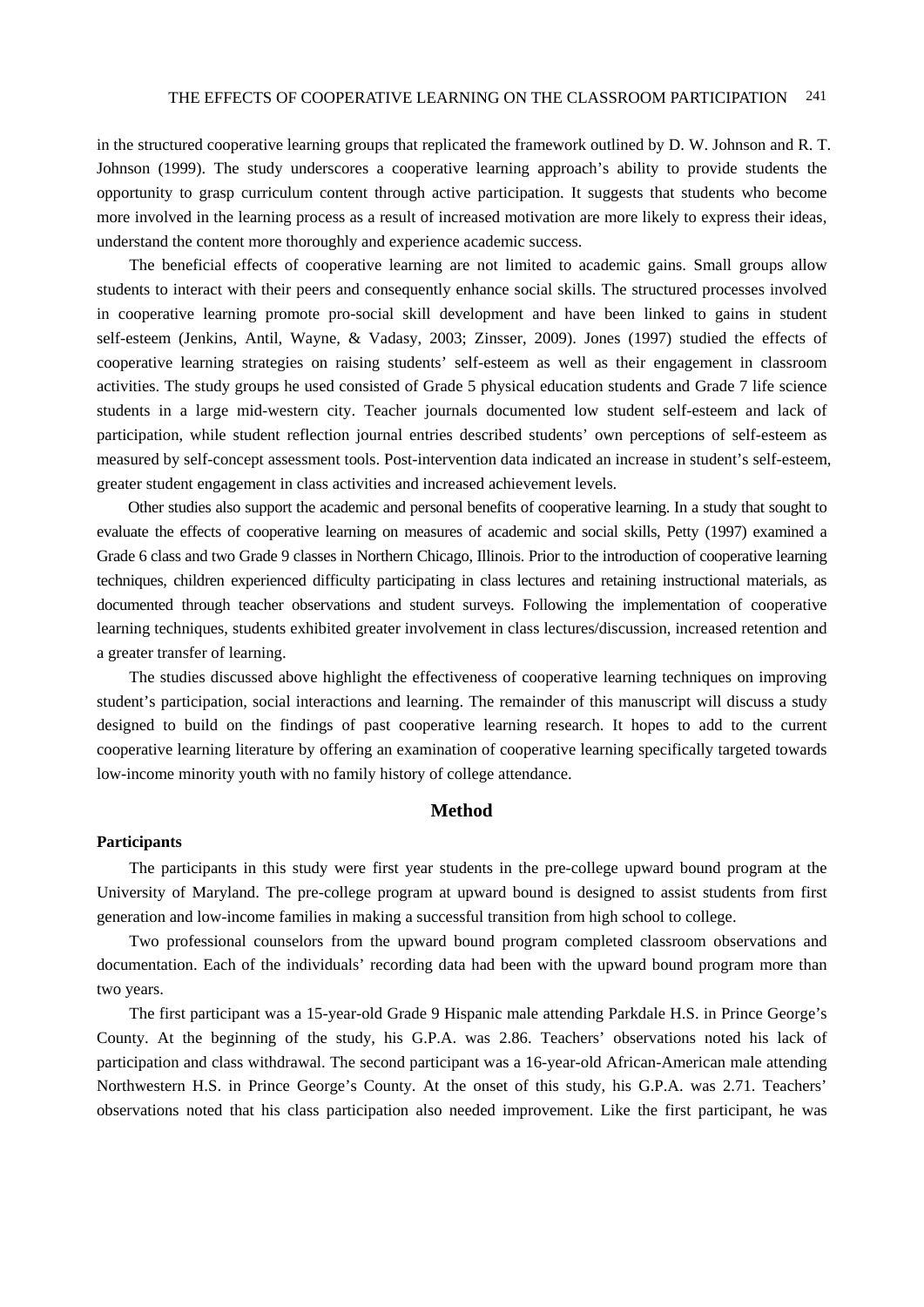# 242 THE EFFECTS OF COOPERATIVE LEARNING ON THE CLASSROOM PARTICIPATION

withdrawn and did not participate in class discussions.

In order to gain acceptance into the upward bound program, all students were required to submit three letters of recommendation from classroom teachers. Participant 1's letters of recommendation stated that Participant 1 was a good student but shy, and did not "say much" in class. The recommendation letters for Participant 2 indicated that he needed to work on his social skills and he did not participate in class discussions.

Prior to the cooperative learning intervention, students were encouraged to participate in class discussions and receive individual counseling. During counseling sessions, discussions focused on student concerns as well as their academic and personal growth. As a result, both students displayed periodic improvements in class participation.

#### **Design**

A multiple baseline across subjects was used to measure the effectiveness of treatment. A baseline was taken until stability was established for each participant. Intervention was then introduced to Participant 1, while a baseline continued to be collected for Participant 2. Once Participant 1 reached criterion, Participant 2 was introduced to the intervention.

**Target behavior.** For the purpose of this study, cooperative learning was defined as the use of small group interaction to facilitate instruction and student participation. Student participation acted as a dependent variable and cooperative learning groups encompassing specific roles to encourage individual member's participation functioned as an independent variable. Participation time was defined as one or more of the following behaviors: student taking notes, providing feedback to the smaller group, or speaking to the larger group.

**Baseline data.** Baseline data were collected for each student simultaneously. Each investigator alternated leading 15-minute group discussions on interviewing techniques, drug abuse, alcohol abuse and stress/depression. The first 10 minutes of class consisted of informing students of upcoming events and reviewing the information covered in the previous class session. The teacher proceeded by conducting a 15-minute lecture on the assigned topic. Discussion of the topic filled the remaining 25 minutes of class. During this tune, the two investigators independently and simultaneously observed and documented the active participation time of each participant. Baseline data were collected on Participant 1 for four sessions. During this timeframe, the baseline achieved stability with respect to level and trend. Intervention was then introduced for Participant 1, while baseline data continued to be collected on Participant 2. When Participant 1 met the criteria of 15 minutes of participation time, the intervention was introduced to Participant 2. Baseline data were collected for eight sessions on Participant 2. The four additional discussion topics for Participant 2 during baseline included public speaking, eating disorders, career interest and time management.

**Intervention.** During session 5, students were randomly divided into small groups consisting of four to five students each. Every student was given a role to play in the cooperative work group, along with information and examples of what the roles and responsibilities of a note-taker, investigator, and reporter encompassed. At this point during the session, the teacher stressed the importance of input from every group member. The students were also informed that they had the flexibility to assist other members in their group in performing their roles. The session continued with a 10-minute lecture on the assigned topic. During the last 25 minutes of the period, students participated in a cooperative learning activity. At the beginning of sessions 6, 7 and 8, the teacher reviewed the roles and responsibilities of each group member. The students were then given a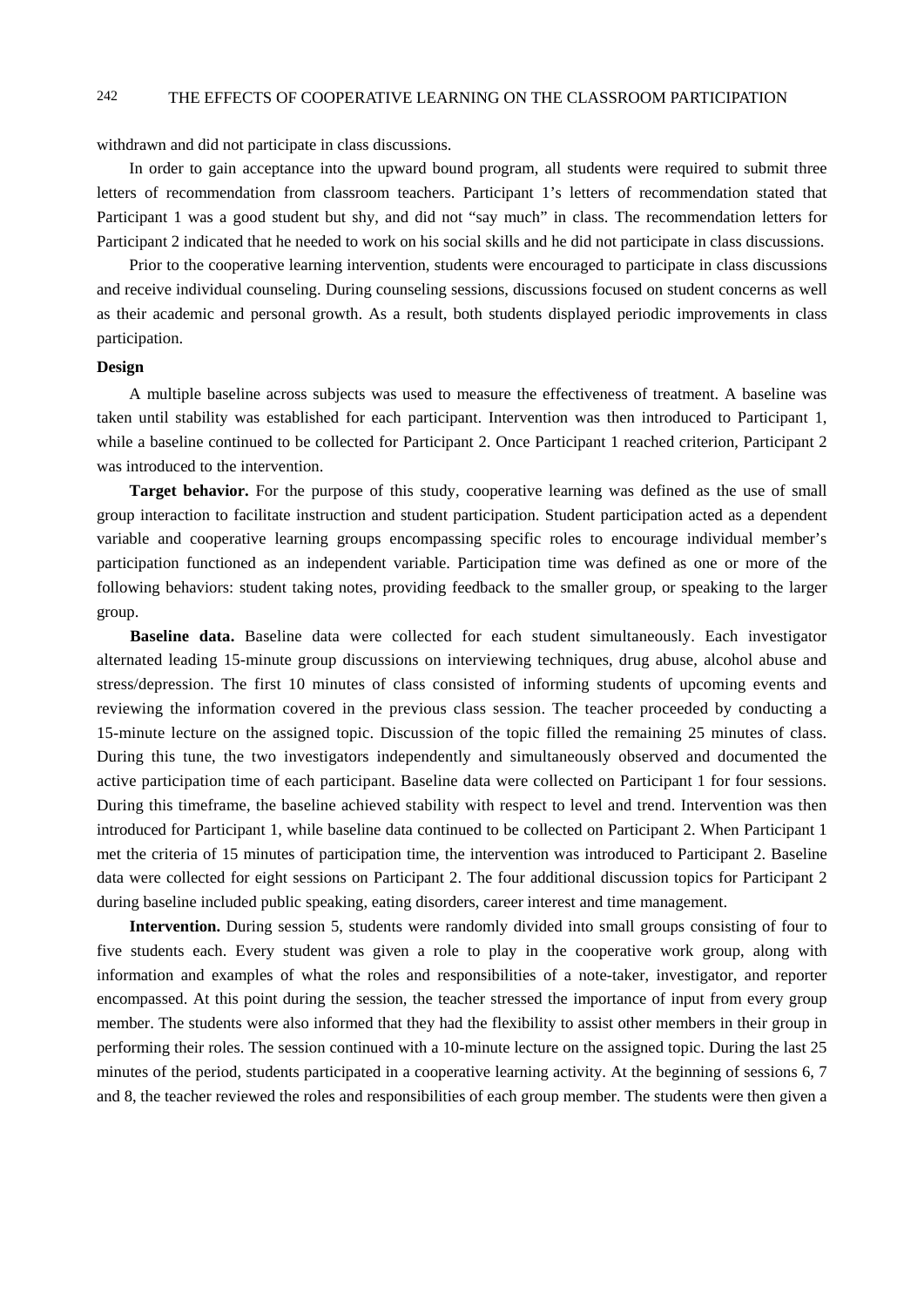10-15 minutes lecture on an assigned topic. During the last 30 to 35 minutes of the sessions, students engaged in the cooperative learning process.

During Participant 1's intervention, the discussion topics during sessions 5, 6, 7 and 8 were public speaking, eating disorders, time management and career interest. During session 8, Participant 1 reached the criterion at 15 minutes of participation time. Participant 2's intervention took place during sessions 9, 10, 11 and 12, during which the topics of discussion included cultural awareness, values in our society, self-esteem and health and wellness. Subject 2 met or exceeded the criterion of 15 minutes of participation during sessions 11 and 12.

#### **Data Collection**

The method of data collection used to calculate the amount of time each student participated was the duration per-occurrence. The stopwatch started when the student began participating. When the student ceased participating, the stopwatch was turned off. At the end of the 40-minute observation time for each session, the total duration of student participation was calculated.

#### **Reliability**

During baseline and cooperative learning exercises, two observers documented data on the participants in question. The observers were given specific definitions of "participation" and instructed on how to document their observations. In addition, each observer was provided with a detailed description of how to observe and document data to which they could refer during observations. Training of observers continued until their observations reached 85% reliability.

Reliability measures were calculated by dividing the shorter duration of time recorded by observers by the longer duration of time and multiplying by 100 at the end of each session. The resulting reliability was 96% during intervention and 94% during baseline. Since this method had a tendency to inflate observer agreement, the reliability for each interval was then calculated by dividing the smaller number by the larger number and multiplying by 100. Using this method, the mean reliability was 89% during intervention and 82% during baseline.

# **Results**

Baseline data for Participant 1 consisted of four data points, each corresponding to the amount of time he participated in the classroom activity. The four points during baseline totaled 3.5, 4, 4 and 2.75 minutes respectively. During the fourth session, the baseline achieved stability. On the fifth day, the intervention was introduced to Participant 1. On the first day (session 5) of intervention, the amount of participation time increased to 7.75 minutes. During session 6, intervention was introduced and the amount of participation time increased to 10.5 minutes. During session 7, the amount of participation time rose to 11.5 minutes. During session 8, the participant reached the criterion at 15.5 minutes.

Baseline data continued to be collected for Participant 2 until the criterion was met for Participant 1. Baseline data for Participant 2 was conducted for eight sessions. The four points during baseline totaled 4, 3, 3, 4, 4.5, 3, 2.5 and 2 minutes respectively. At this point, the baseline was stable. The intervention was introduced to Participant 2 during the ninth session, at which point participation time rose to 7.5 minutes. During the next three sessions, participation time increased to 8.5, 15 and 15.5 minutes. Criterion was met at 15 minutes and 15.5 minutes during the last two sessions (see Figure 1).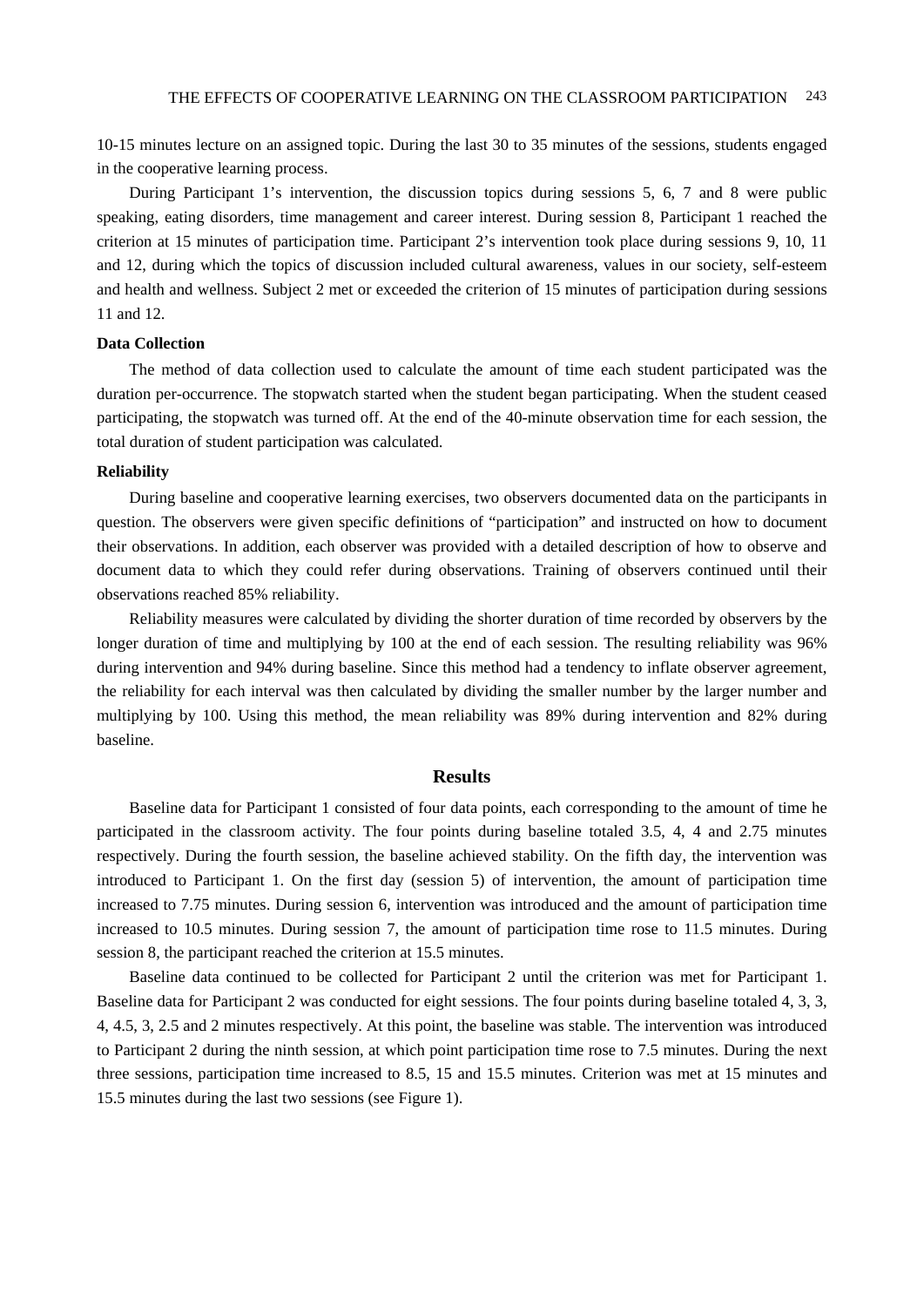

*Figure 1.* Criterion was met at 15 minutes and 15.5 minutes during the last two sessions.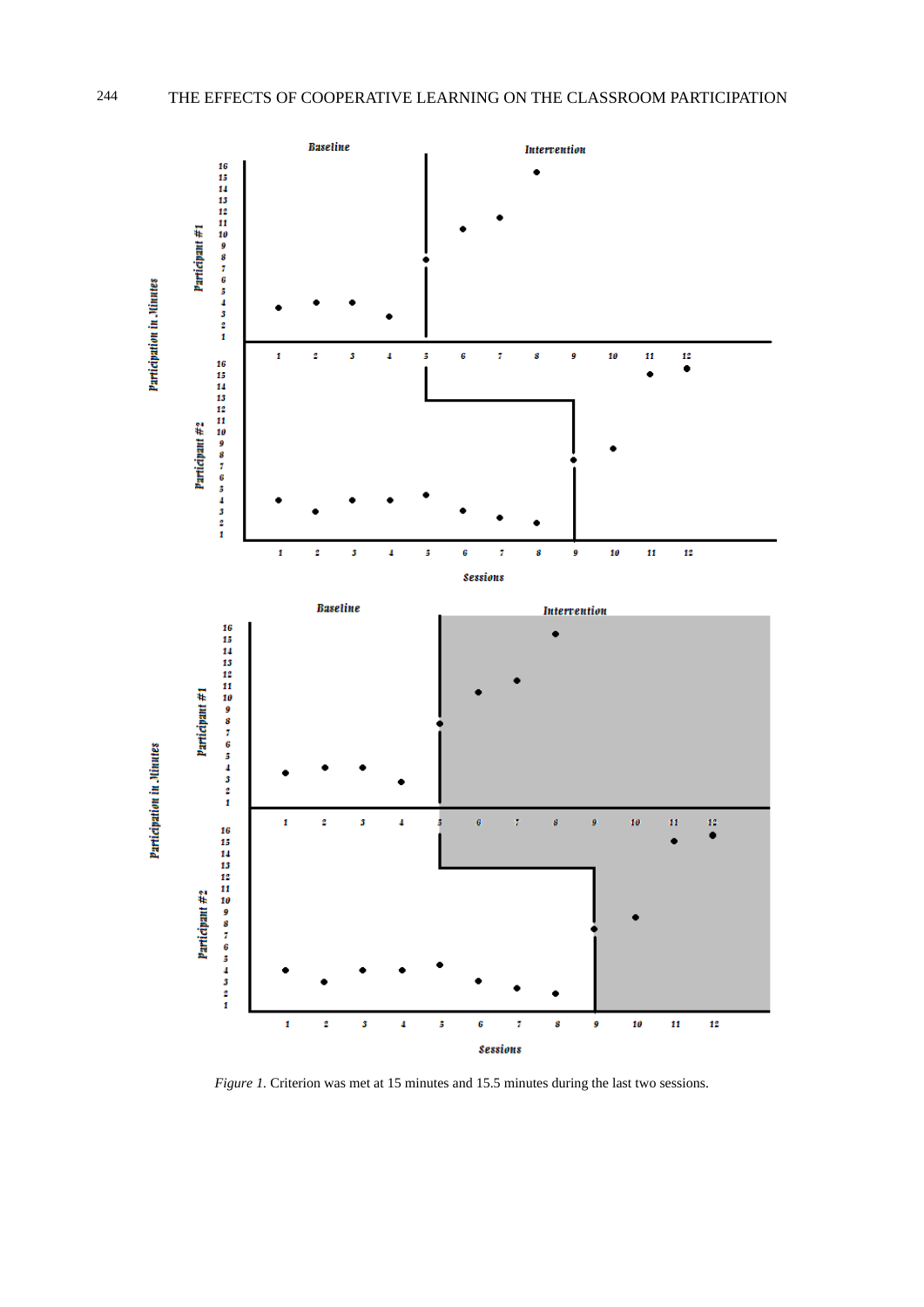# **Discussion**

During the course of this study, cooperative learning techniques were implemented to increase the classroom participation of Grades 9 and 10 students in the upward bound pre-college programs. The time of participation, as measured by observers, increased for both participants, indicating that structured small group activities were effective at increasing student's participation.

Cooperative learning is a successful teaching tool supported by several researchers. The observed data of this study supports the findings of Petty (1997) and Jones (1997). The data further indicates that cooperative learning groups can increase engagement of low-income minority youth.

#### **Conclusions**

In summary, this study met its goal by successfully increasing student's participation. However, there are several limitations to the research's findings. Replication of the methodology employed in this study with a similar participant sample across varying settings is needed. In addition, the investigators in this study worked with the participants in the upward bound program. This study should ideally be conducted with researchers that have no prior relationship with the subjects. Finally, the observed increase in engagement time following intervention was not empirically linked to academic performance in this study. This relationship should not be assumed and further research investigating the link between engagement time and individual student's academic achievement as a result of cooperative learning groups is necessary.

# **References**

- Bonwell, C. C., & Eison, J. A. (1991). *Active learning: Creating excitement in the classroom.* Washington, D. C.: George Washington University: Clearinghouse on Higher Education.
- Cooper, J. L., Robinson, P., & Ball, D. (Eds.). (2003). *Small group instruction in higher education: Lessons from the past, visions of the future*. Stillwater, O. K.: New Forums Press.
- Dodd, A. W. (1995). Engaging students: What I learned along the way. *Educational Leadership, 53*, 65-67.
- Gillies, R. M. (2004). The effects of cooperative learning on junior high school students during small group learning. *Learning and Instruction, 14*(2), 197-213.
- Gillies, R. M., & Ashman, A. F. (2000). The effects of cooperative learning on students with learning difficulties in the lower elementary school. *Journal of Special Education, 34*(1), 19-27.
- Howe, R. W., & Warren, C. R. (1989). *Teaching critical thinking through environmental education.* Columbus, Ohio: Clearinghouse for Science, Mathematics, and Environmental Education.
- Jenkins, J. R., Antil, L. R., Wayne, S. K., & Vadasy, P. F. (2003). How cooperative learning works for special education and remedial students. *Exceptional Children, 69*(3), 279-292.
- Johnson, D. W., & Johnson, R. T. (1999). Making cooperative learning work. *Theory into Practice, 38*(2), 67-73.
- Johnson, D. W., Johnson, R. T., & Smith, K. A. (1991). Cooperative learning: Increasing college faculty instructional productivity. *ACSE-ERIC Higher Education Report* (No. 4). Washington, D. C.: The George Washington University.
- Jones, C. (1997). *Promoting self-esteem in a caring positive classroom.* Cincinnati, O. H.: Xavier University.
- Kagan, S. (1989). *Cooperative learning resources for teachers*. San Capistrano, C. A.: Resources for Teachers, Inc..
- Lumsden, L. S. (1994). *Student motivation to learn.* Eugene, O. R.: Clearinghouse on Educational Management.
- Millis, B. J. (2002). *Enhancing learning—and more!—through cooperative learning.* IDEA Center. Retrieved from http://www.theideacenter.org/sites/default/files/IDEA\_Paper\_38.pdf
- Millis, B. J. (2009). Becoming an effective teacher using cooperative learning: A personal odyssey. *Peer Review, 11*(2), 17-21.

Millis, B. J., & Cottell, P. G. (1998). *Cooperative learning for higher education faculty.* Phoenix, A. Z.: Oryx Press.